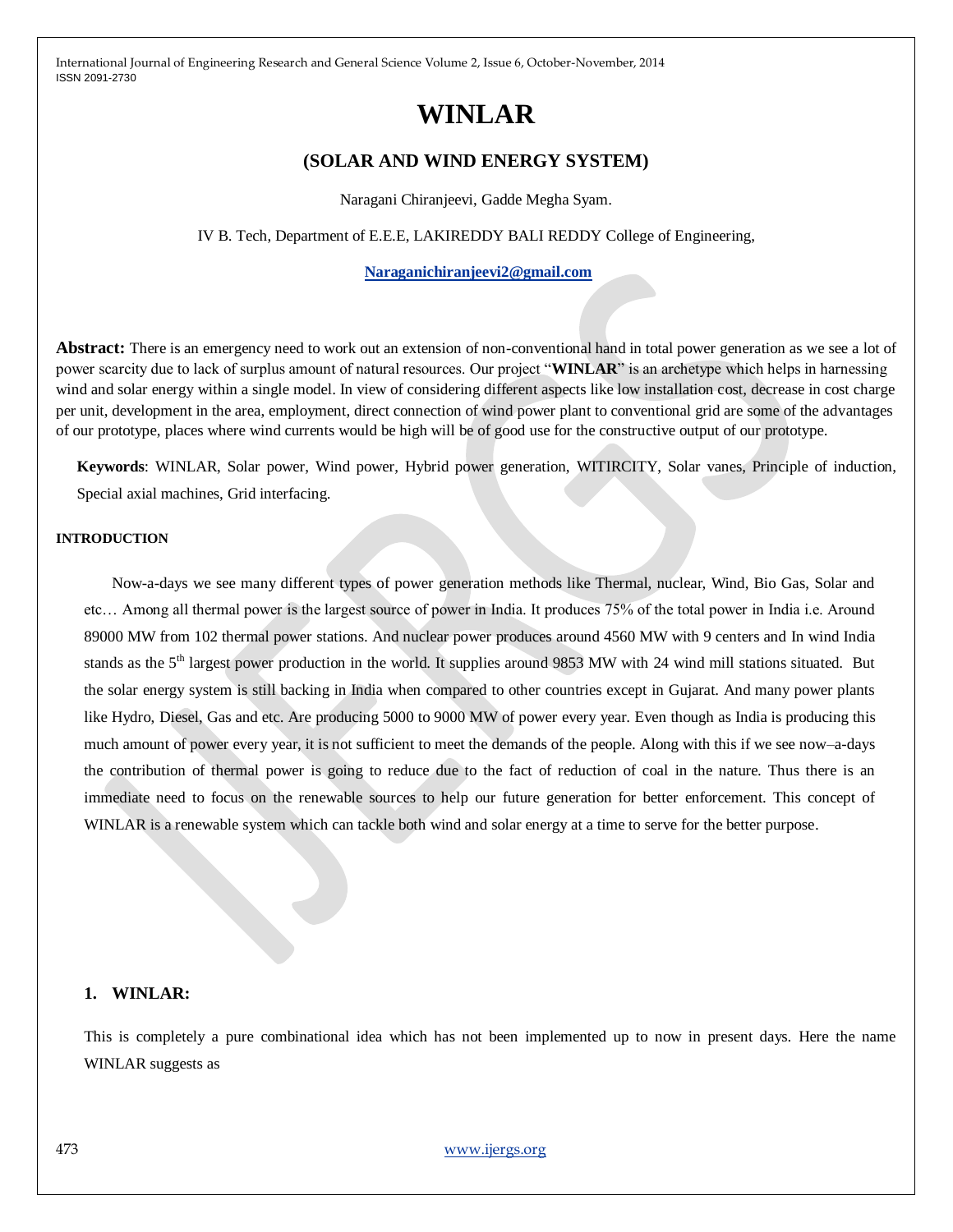

#### 1. (A) **WINLAR**

This is quite different form of hybrid system. Here we use both solar modules and wind system to form a single unit called as "**multiunit**" which will be briefly described later. Normally we see many hybrid systems which re the combination of solar and wind in practice.

## **1.1 Aim of WINLAR:**

The main aim of WINLAR is to have a multi-unit which is not of course as shown above. This system has a single set up for capturing both wind and solar energy that to at a time. So, we can think that this is an advanced version of Hybrid system.

#### **1.2 WINLAR Description:**

Here the vanes of the system are replaced

By solar plates which means the solar modules need to be designed in the form of the vanes of required length. Here the system design changes for a normal hybrid system to WINLAR.

If we see there are few components in design of WINLAR system they are

- 1. Solar Panels 2. Solar vanes
- 3. Gear box 4. Generator
- **5.** Transformer 6. Inverter
- 7. Tower 8. Controller

Finally we need to have an overview over conversion techniques we want to introduce.

#### **1.2.1 Solar panels:**

Solar light is the most energetic radiant light and [heat](http://en.wikipedia.org/wiki/Heat) from the [sun,](http://en.wikipedia.org/wiki/Sun) is harnessed using a range of ever-evolving technologies such as [solar heating,](http://en.wikipedia.org/wiki/Solar_heating) solar photovoltaic's, [solar thermal and thermal electricity,](http://en.wikipedia.org/wiki/Solar_thermal_electricity) [solar architecture](http://en.wikipedia.org/wiki/Solar_architecture) and [artificial photosynthesis.](http://en.wikipedia.org/wiki/Artificial_photosynthesis) Here we use a mono crystalline and active solar panel which consists of photovoltaic cells.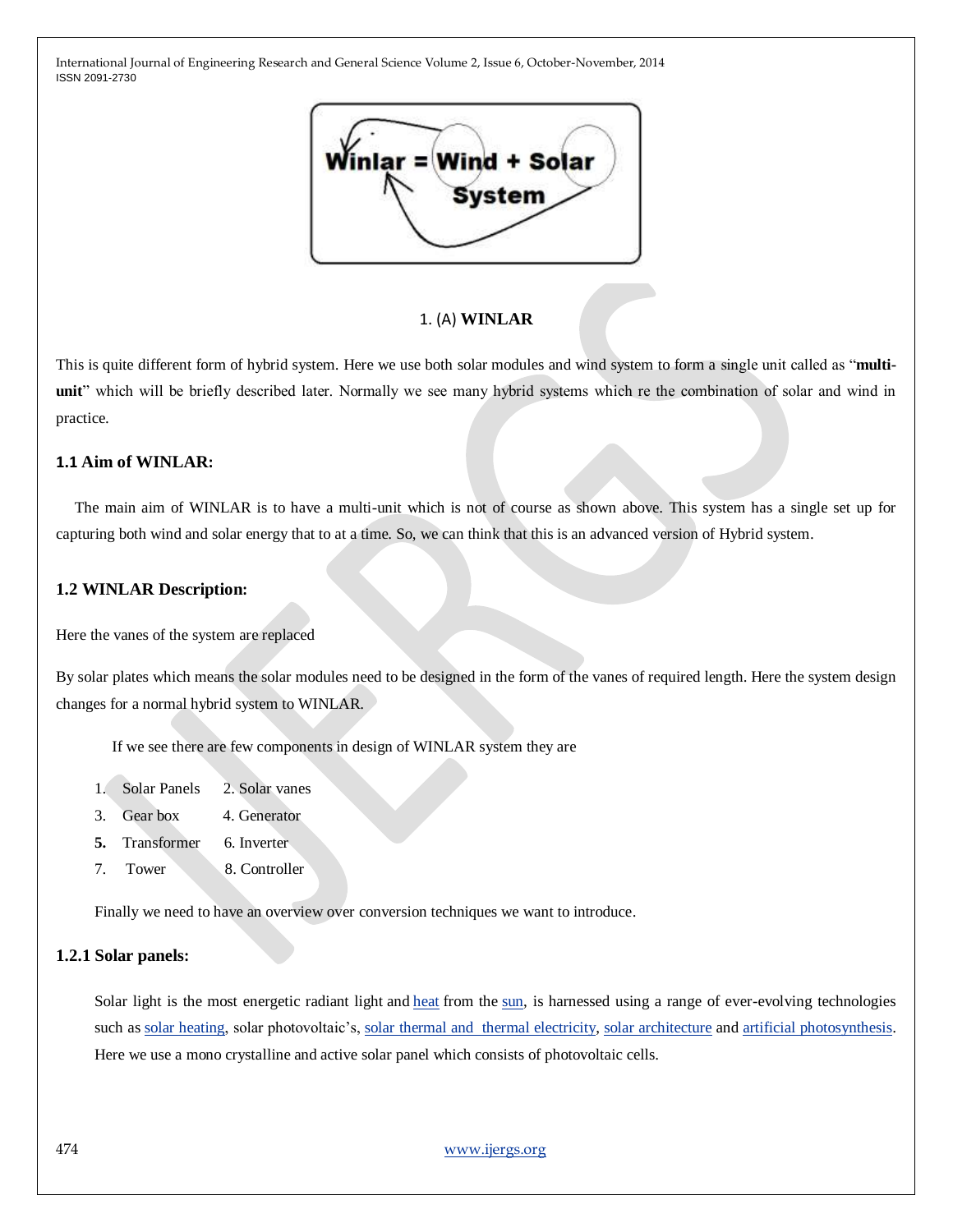## **1.2.2 Solar vanes:**



1.2.2 (A) Ordinary Wind vane

The main function of vanes is to convert the kinetic energy to electrical energy. The vanes are here replaced with a specially designed solar module or with a group of solar plates placed on the vanes which are made of which are of light weight. Here we are considering the vane structure to be of triangular i.e. Pyramidal as shown



1.2.2 (B) Formatted pyramidal Wind vane

The length of these solar plated vanes is assumed to be about 7 to 10 ms which is of a diameter of 16 to 22 m. And solar planes are plated on the vanes which are made of light fiber. The above shown pyramidal structural vane is used as a normal vane with a hub which is fixed to a rotor shaft. This WINLAR has three vanes of pyramidal structured fixed to the hub.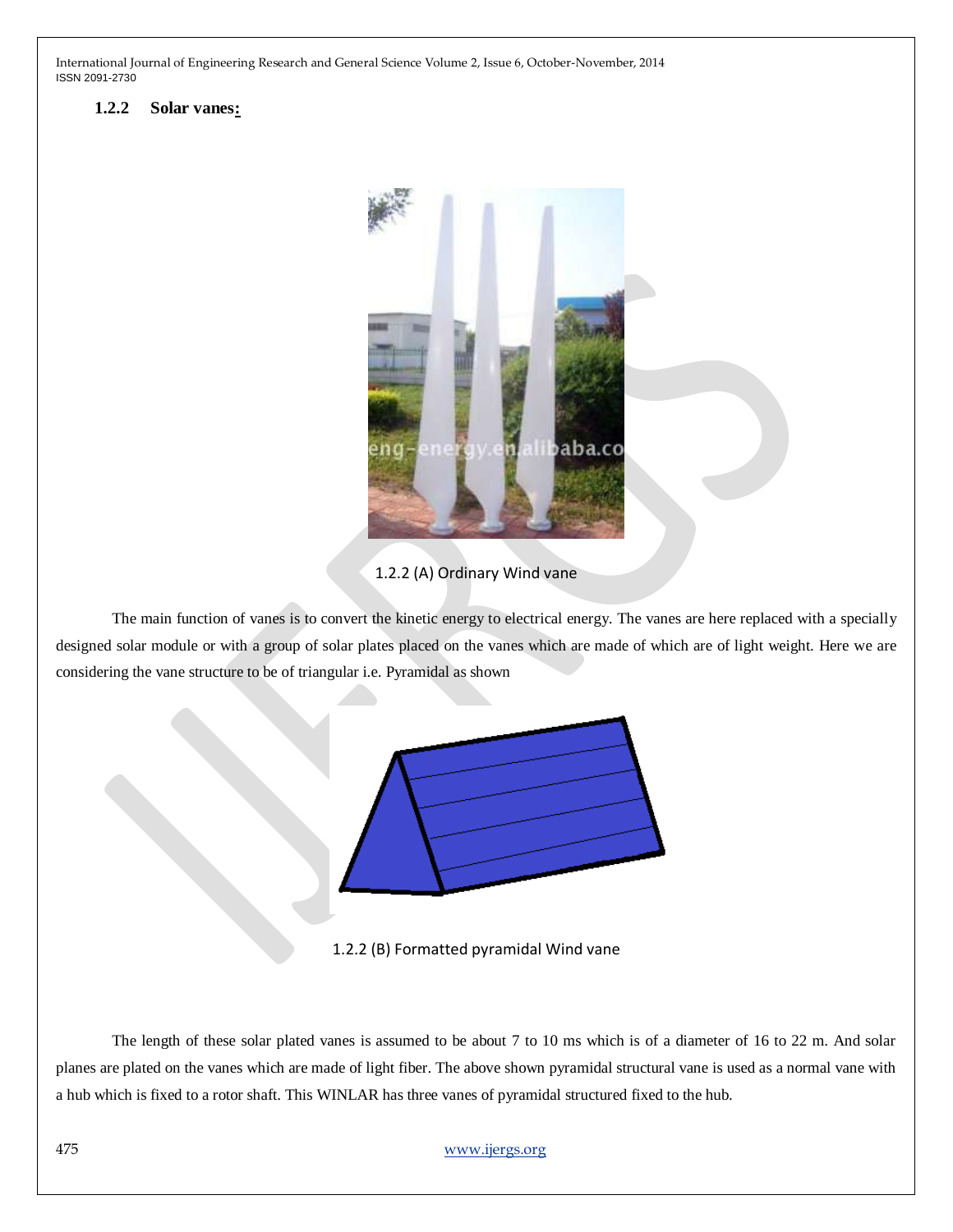

1.2.2(C) Cross sectional View of Assumed structure of wind vane

So, by connecting these types of vanes there are a few advantages of the WINLAR systems and they are

- It reduces the angle of rotation to the direction of wind
- We get the same cross sectional area to cut
- This helps us to attain maximum lift and minimum drag such that it increases the efficiency.
- As increasing solar energy harnessing to maximum extent this is useful as the vane rotates the light can always incident on it at 90 degrees or to the extent of maximum.

 Here we have one more idea towards the enhancement of the solar vane i.e by using the already developed technology of solar panels i.e. V3 Solar Spin Cells.

#### **1.2.3 V3 Solar Spin Cells:**

A V3Solar panel is a type of solar cell which can generate electricity more than 20 times to that of a normal flat plate solar panel of the same panel area. This is panel is a combination of concentrating lenses, dynamic spin and advanced electronics. Normally this V3 panels are conical in shape s shown in the figure.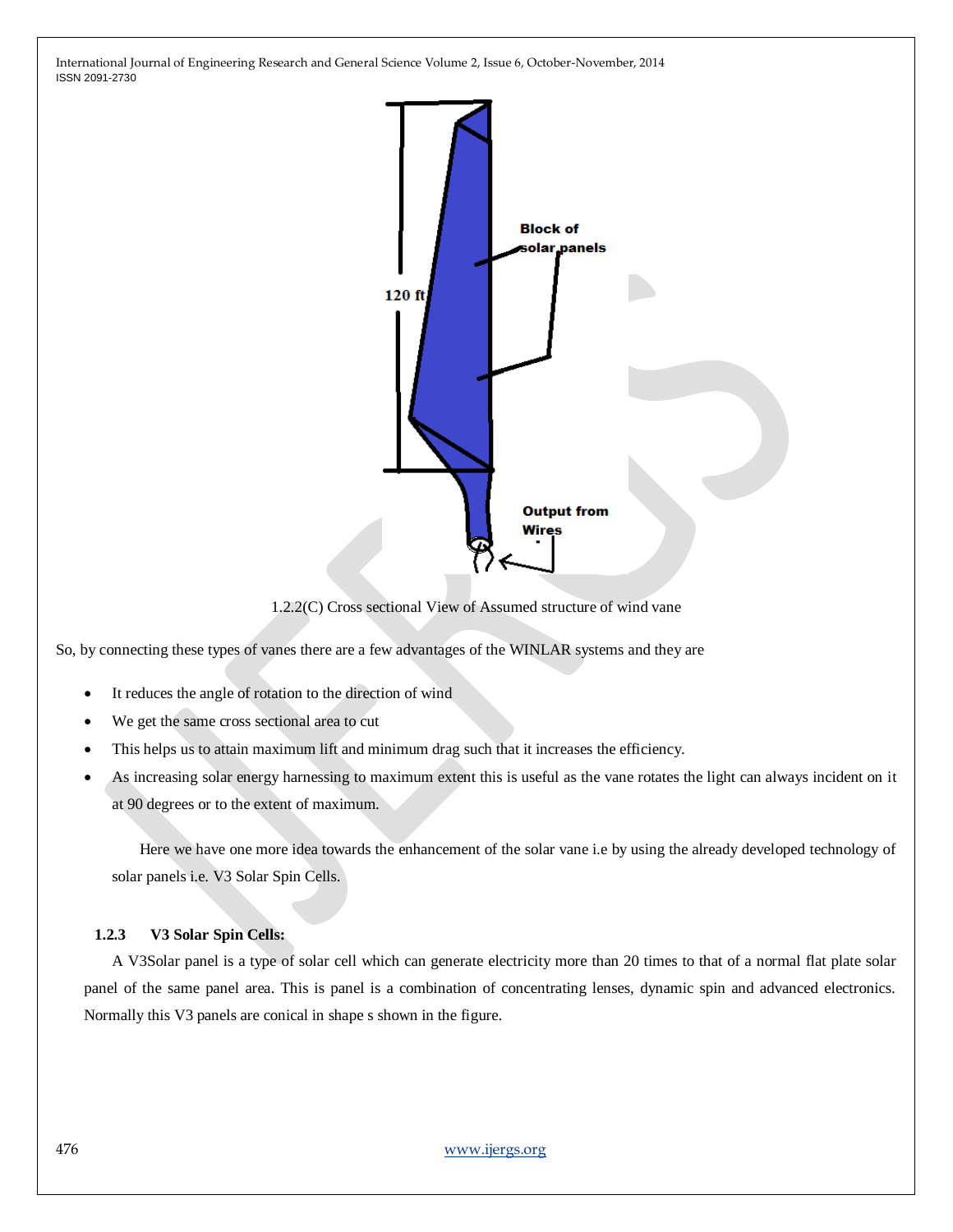

1.2.3. (A) V3 Solar Cell

#### **Construction:**

The V3 Spin Cell features two cones, one made up of hundreds of triangular PV cells and a static hermetically-sealed outer lens concentrator comprising a series of interlocking rings and a number of tubular lenses spaced equally around the outside surface. According to V3 Solar, the Spin Cell's cone has been set at an angle of 56 percent to enable capture of the sun's light at more angles than flat PV panels.

## **Working:**

On the first layer there are lenses which focusing the light on the inner layer which is made of thousands of solar panels which are rotating such that these light is focused continuously on the rotating solar panels which will avoid the heat.

## **2.2.4. Inverter:**

Inverter is used to convert DC to Ac and connected to a transformer for stepping up the voltage.

Specifications:

477 [www.ijergs.org](http://www.ijergs.org/)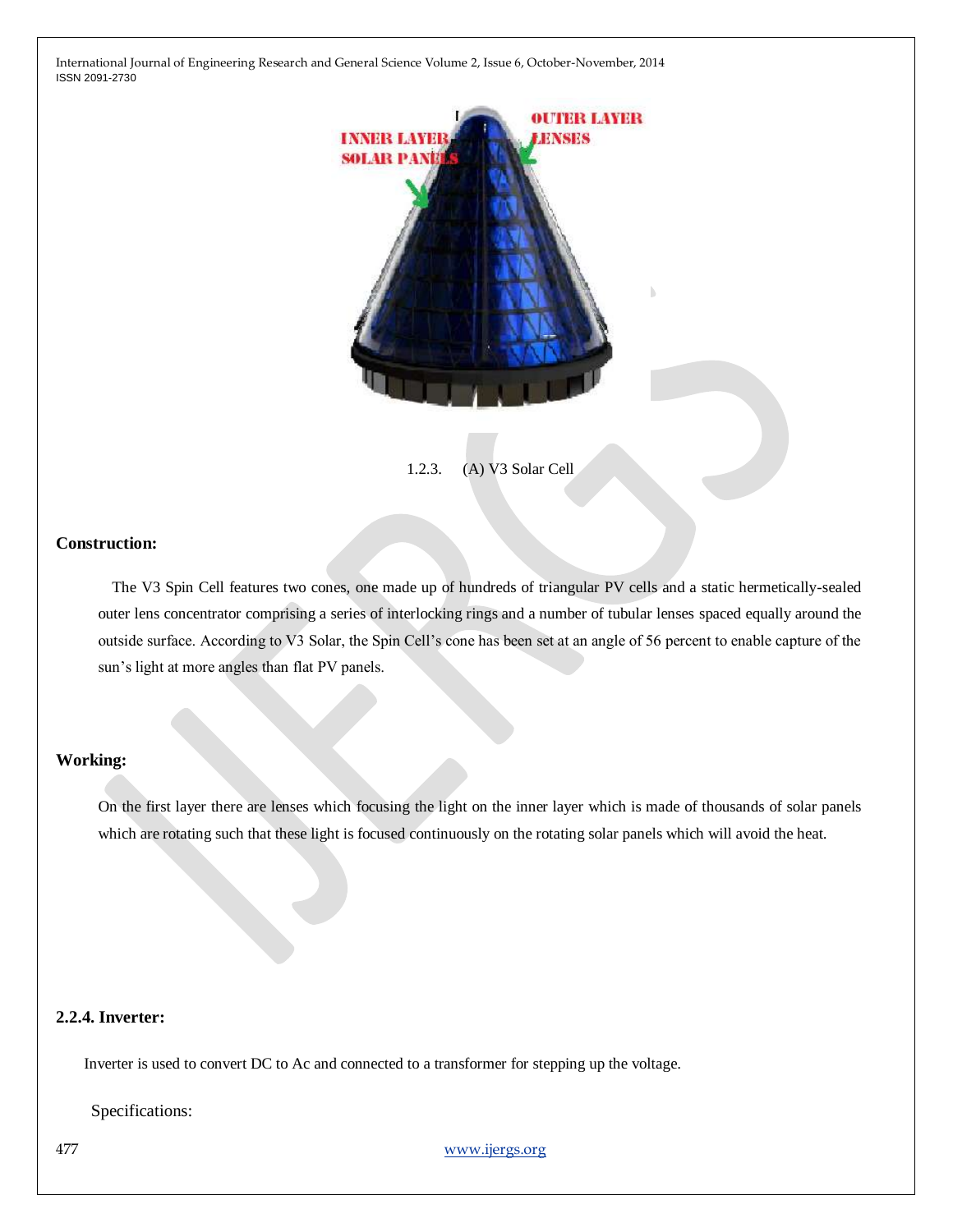Size: 600\*300\*700 mm

Weight: 50- 68 Kg Capacity: 5 to15KW



1.2.4. (A) Inverter

#### **3.0 Conversion Techniques:**

As we're using a solar plated module there is an ambiguity i.e. How to transform current obtained by the rotating solar plated vanes into the static one. For this we have developed three models and they are

#### I. WITRICITY

II. Induction machine concept

# **2.1 WITICITY:**

WITRICITY refers to transmission of power through air. In this concept we are using two modules which are specified as transmitter and receiver. In our implementation we are using this WITRICITY for a length lower than 200cms. Thus this could serve the purpose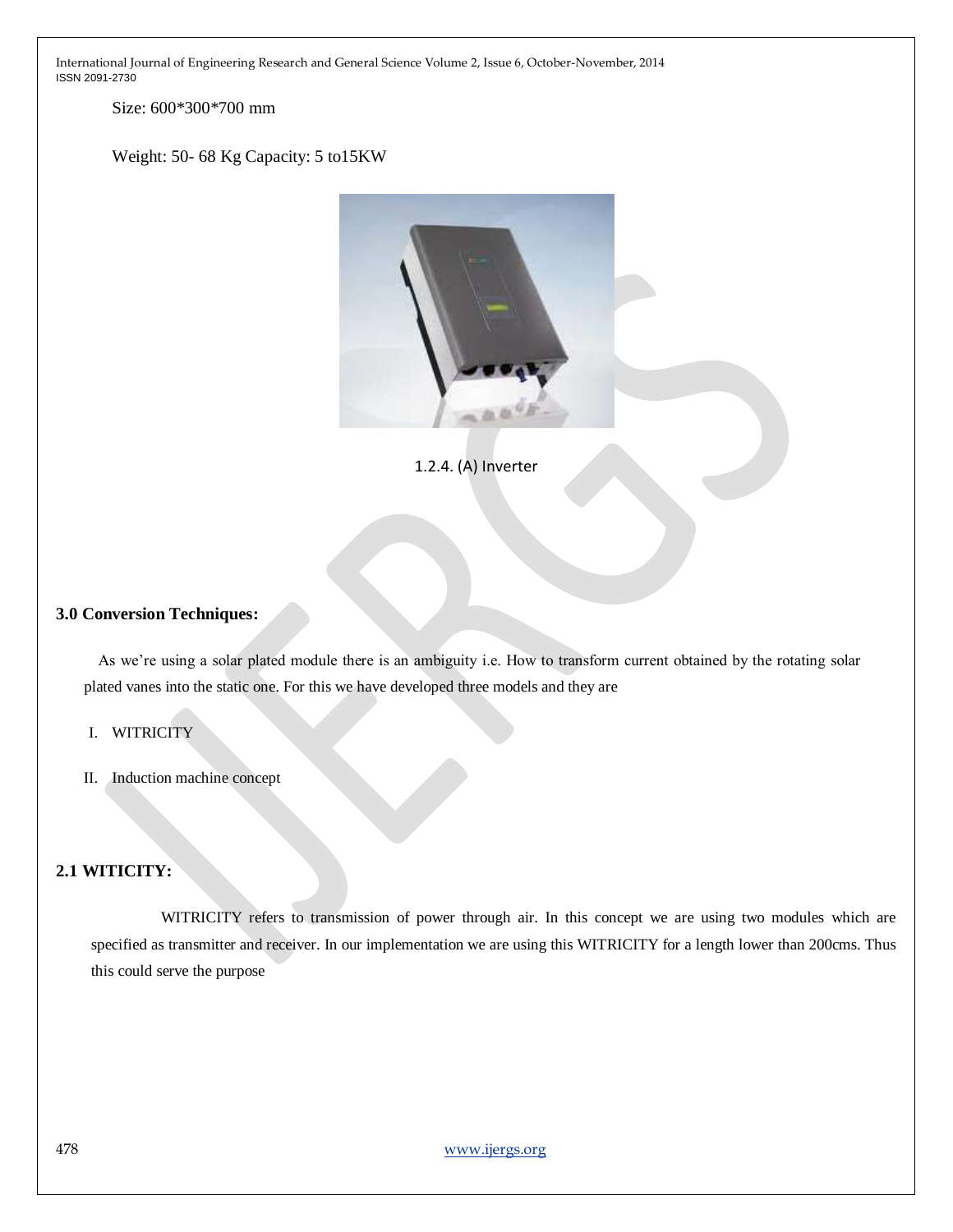

2.2. (A) Soldered Spoke

Here in this method we are using a coil which is fixed as shown in the figure. The wires of solar plated vanes coming out of the hub soldered with an iron spoke which are good conductors of electricity. These spoke have balls arranged at their tips which are placed onto the coil.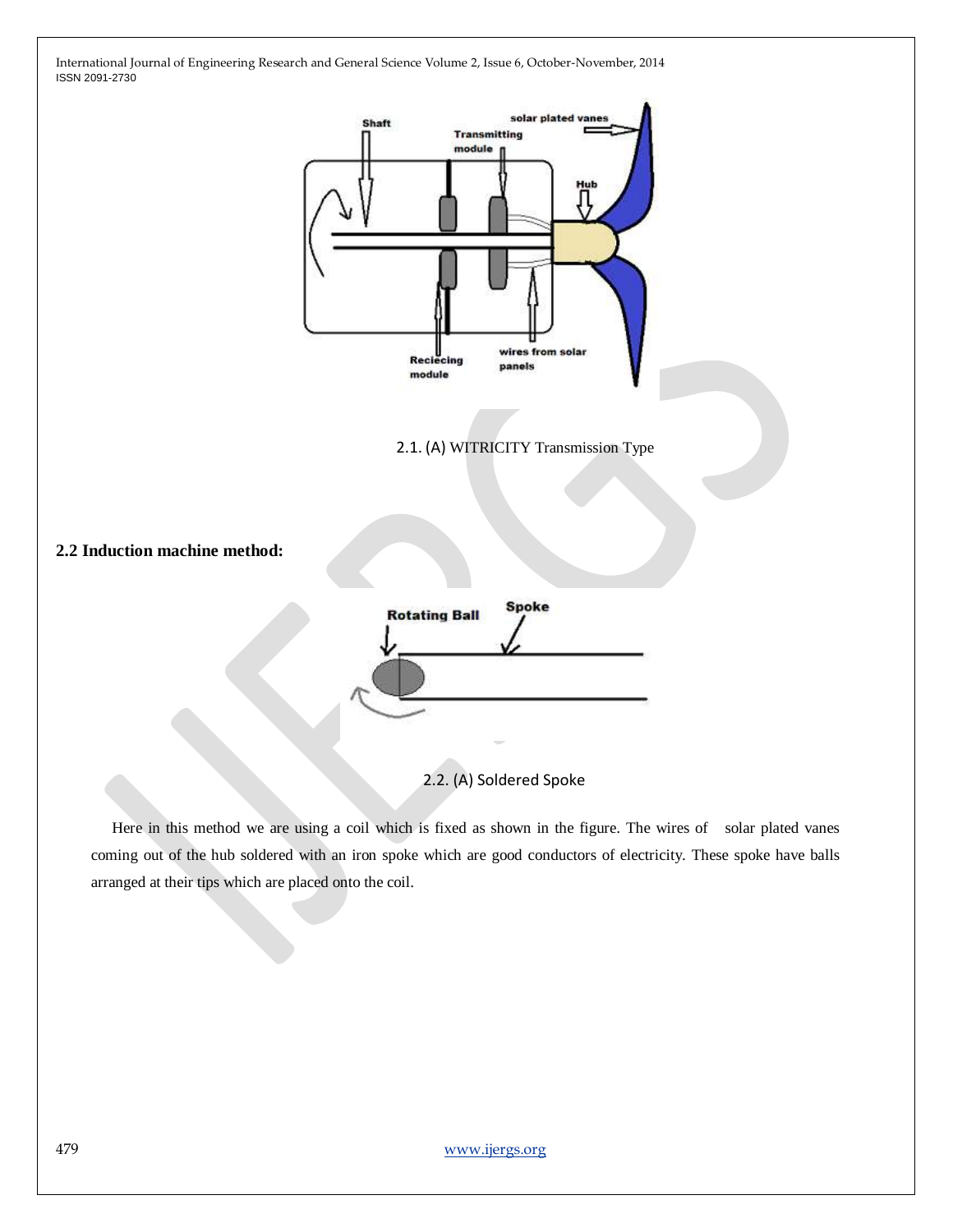

2.2. (B) Induction machine concept

In the both above mentioned methods the WITIRCITY method is better to use because in the induction concept we have many troubles such as more maintenance required because the ball bearings need to be replaced time to time.

# **3. Working of WINLAR:**

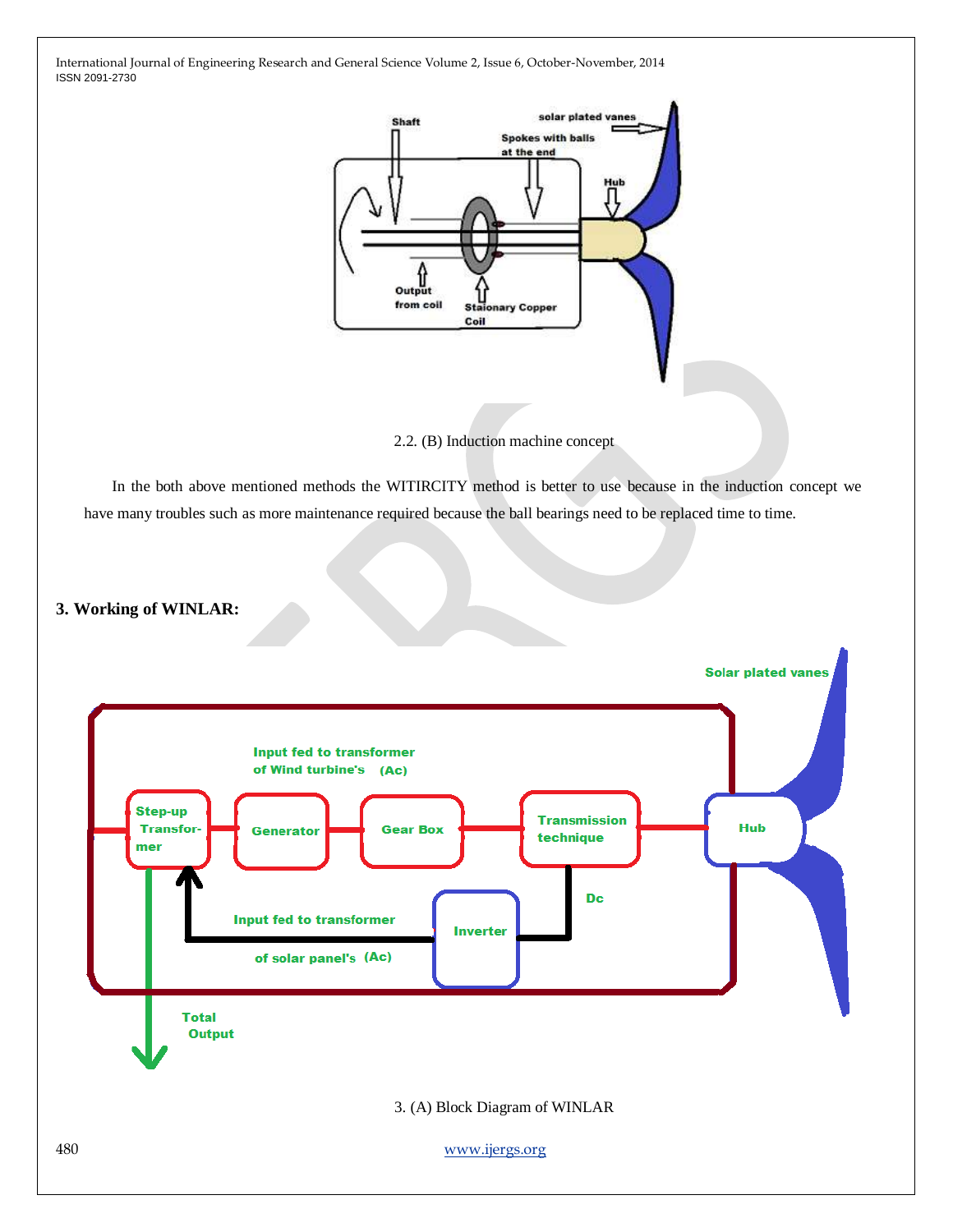The main function of this WINLAR prototype is to collect the solar energy and wind energy and also the heat energy. The wind vanes collect the kinetic energy while the same time the solar plated vanes absorb the light energy. These vanes can absorb maximum light energy since they are in triangular shape or construction. So, that the light incident on it is at an angle 135 degrees in most of the cases.

At the transformer both the electrical energies of wind and solar are combined stepped-up and transmitted to the bottom of the tower. From there to loads or to grids

#### **3.1 Using over the Grid:**

Here we consider DC motor as a backup motor this DC motor will be in parallel with the electromagnets which has the ability that can produce high magnetic field which in turn produces large generating voltage and DC motor usage can help us in attaining continuous reliability on generating power

#### **4.2 Direct transmission of the wind energy and solar energy**:

In this method we would like to transfer complete solar power through a DC-to-Ac converter and then we add this output to the power developed due to the wind energy conversion. The total output is summed up and given to transformer to step up and then to ultra or high voltage transmission lines to the grid.

#### **4.1 Enhancements we think:**

- 1) Application of phototropism concept to tracking system would increase efficiency.
- 2) Special axial machines concept introduction to wind energy conversion and that to done by harnessed solar energy would make wind power generators to connect to conventional grid.
- 3) Dynamic selection of energy selection with the help of power electronic devices and controllers such that no stone to increase efficiency.

#### **5.0 Advantages of WINLAR prototype:**

- Efficient usage of wind energy and solar energy at a time in a single prototype and continuous reliability.
- Can be reliable to use for supplying current to the village.
- Better to establish at the sea coasts in villages for the effective use.
- Increase in efficiency of the non-conventional method of generation of power.
- High output in similar or equal area which in turn reduces per unit rate.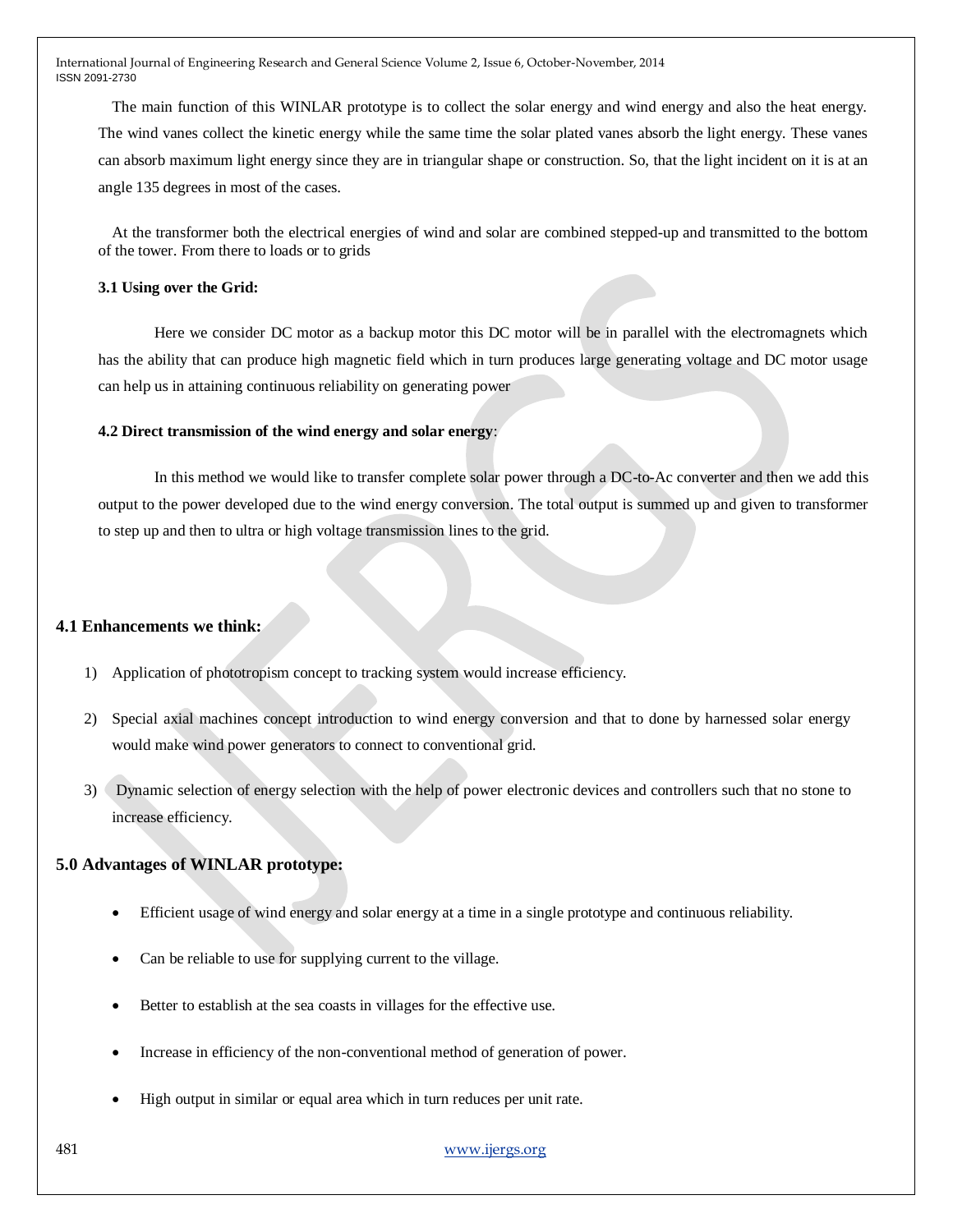- The power factor can be improved.
- Reduces burden on the conventional method of generation.
- Though installation may cost in high but in future good outputs and great profits can be attained.
- Low maintenance cost.

#### **6. Solar power and Cost Calculations:**

Consider vanes length be **131 ft** i.e. **40mts** and width is varying for a vane. Divide the vane into **three equal half's** and calculate the area. **Total area** be area1+area2+area3 =  $384m^2$ . Due to few uneven let total area be =  $384m^2$ .

We are using solar modules of 320 w and 40v and 8 amp. And of size 1.66x1.51x.04mts. The **area of each module** is considering length and width is **2.192m^2**. No. of panels required to cover the one of the three vane is =  $(384/2) =192$ . modules. Assume it to be less than 184 modules like **150 modules** around.



#### 6 (A) Area Divisions

Total for three vanes and three blades no of modules required is = 150 \*3\*3 =**1350 panels**.

Here we practically have efficiency of solar panels is around **44.4%** so consider

Total **power** generated by panels at  $44.4\%$  efficiency is  $=125$  K Watts  $= 0.125$  MW.

Cost is each solar module of above specifications **is \$ 214**, we do require 1350 panels and total cost is about 1 crore. There is subsidy given by the government from **30% to 50%.** Thus we get it at half of the cost only.

#### **7. Conclusion**:

Optimal usage of renewable energy sources would be claimed as an efficient way for reducing power scarcity ,so as to improve the utility of natural resources so we tried to make out the best part of natural resources wind and solar harnessing in a unified